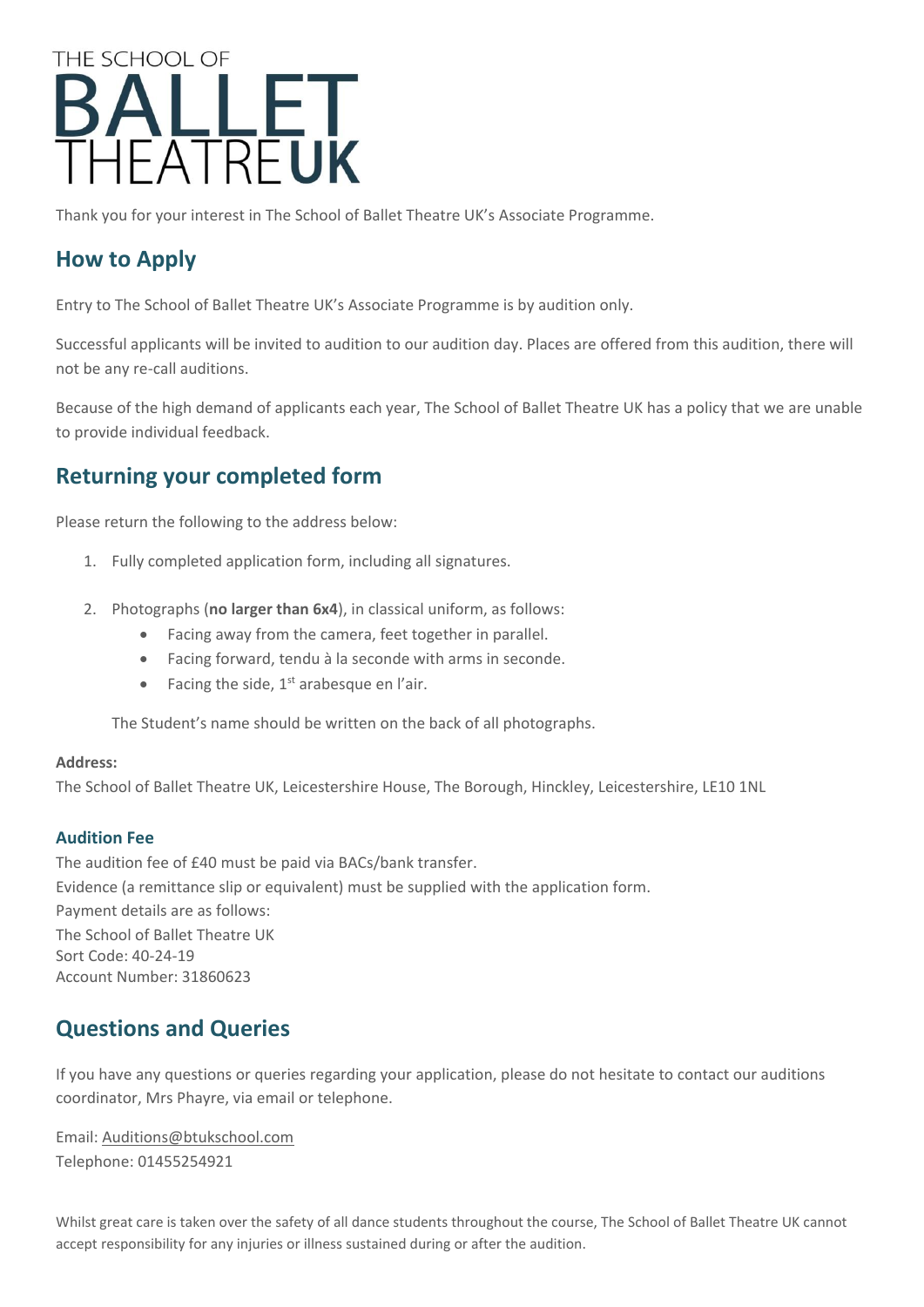

Affix headshot photo here.

# **Associate Programme 2022/23**

# **Application Form**

**Please complete using BLOCK CAPITALS**

#### **Applicant Details**

| <b>Full Name</b>   |  |
|--------------------|--|
| Date Of Birth      |  |
| Age September 2022 |  |

## **Parent/ Guardian Details**

| <b>Full Name(s)</b>  |  |
|----------------------|--|
|                      |  |
| <b>Address</b>       |  |
|                      |  |
|                      |  |
|                      |  |
|                      |  |
|                      |  |
|                      |  |
| <b>Telephone</b>     |  |
|                      |  |
| Number               |  |
| <b>Email Address</b> |  |
|                      |  |
|                      |  |

**Please State which parent/guardian is the main contact for correspondence:**

## **How did you hear about The School of Ballet Theatre UK?**

| <b>Source</b>                   | Details (Please specify who/ what) |
|---------------------------------|------------------------------------|
| Advertisement                   |                                    |
| Teacher                         |                                    |
| Former Pupil                    |                                    |
| <b>Current Pupil</b>            |                                    |
| I saw Ballet Theatre UK perform |                                    |
| Social Media                    |                                    |
| Other                           |                                    |

#### **I would like to attend the audition on; (Please Tick to Confirm)**

**Sunday 12th June 2022**

Deadline for Application: 09/06/22